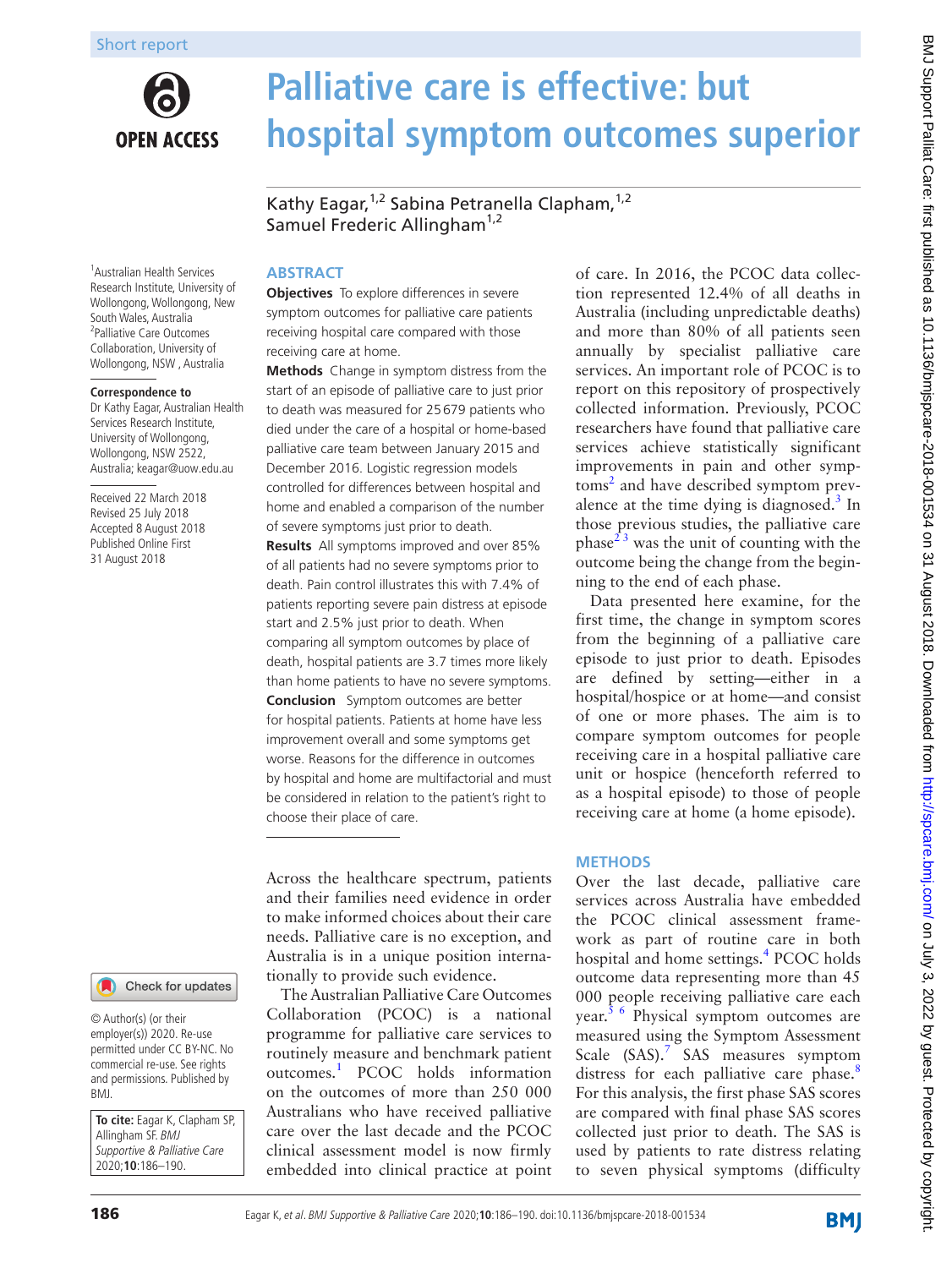sleeping, appetite problems, nausea, bowel problems, breathing problems, fatigue and pain). It is an 11-point numeric rating scale ranging from 0 (no distress) to 10 (worst distress possible).<sup>17</sup> In this study, only severe SAS scores, categorised as 8–10, are used. Data are collected directly from patients wherever possible, but if this is not possible, clinical assessment ratings are based on family/carers and clinical judgement. Proxy assessments are accepted as a fair substitute for patient responses when the patient is unable to contribute their own view.[9 10](#page-4-2) Patient psychological/spiritual distress as well as family/carer distress are included in the PCOC assessment protocol but are not reported here.

Symptoms distress outcomes are defined in this analysis as the change in the number of severe symptoms from the start to the end of an episode of care. In hospital, an episode of care is the continuous period of time from admission to death. In the community, it is the continuous time between first assessment and death. Patient episodes that end in transfer between settings are excluded, as are patients receiving advisory services from hospital consultation liaison teams.

The patient cohort includes all people who died receiving the care of a hospital or home-based palliative care service between 1 January 2015 and 31 December 2016 and who had both an assessment at episode start and another just prior to death. A requirement of inclusion in the study is that patients have data completion for both study time points.

Logistic regression was used to investigate the number of symptoms causing severe distress just prior to death, controlling for the initial number of severely distressing symptoms, setting of care (hospital/home), age group, sex and life-limiting illness (cancer/noncancer). Having no severe symptoms just prior to death was the measure of interest.

All data analysis was undertaken using SAS software (SAS Institute, Cary, North Carolina, USA).

#### **Results**

A total of 40 004 patients in the PCOC database died between January 2015 and December 2016. In total, 25 679 (64%) met the criteria for inclusion in this study and 14 365 (36%) did not. Episodes not meeting inclusion criteria had clinical assessment data at episode start but not at episode end. They fell into two categories. There were 1620 (4.0%) consultation liaison episodes. There were also 12 745 (31.8%) other episodes with symptoms measured only once at the start of the episode. These episodes were typically late referrals. The median episode length was 3 days (2 days for hospital patients and 8 days for home patients) and 79% were in the deteriorating or terminal phase at their first (and only) assessment.

[Table](#page-1-0) 1 shows the profile of the included patients. Hospital was the most common place of death, accounting for 76.6% of patients, with cancer being the main reason people were receiving palliative care

<span id="page-1-0"></span>

| <b>Table 1</b> Cohort characteristics     |           |  |
|-------------------------------------------|-----------|--|
| N                                         | 25 679    |  |
| Female (%)                                | 46.4      |  |
| Malignant diagnosis (%)                   | 81.5      |  |
| Setting of care/place of death (%)        |           |  |
| Hospital palliative care unit/<br>hospice | 75.1      |  |
| Home                                      | 20.4      |  |
| Residential aged care facility            | 4.0       |  |
| Community-not specified                   | 0.5       |  |
| Age (years)                               |           |  |
| Mean                                      | 73.6      |  |
| SD                                        | 13.7      |  |
| Range                                     | $0 - 109$ |  |

(80%). In the overall PCOC data set, the distribution of episodes in hospital and home is roughly equal, but is skewed towards hospitals in this analysis as people are more likely to be admitted to hospital to die. This is consistent with PCOC data (not reported here) on the number of home palliative care episodes that end with the patient being transferred to hospital.

The median time between last assessment and death was 1 day in hospital and 2 days at home [\(table](#page-1-1) 2). Although there were some differences by place of death, the final phase was most likely to be the terminal phase (85.3%). The median time between the first and last assessment was 6 days for hospital/hospice and 21 days for home [\(table](#page-1-1) 2).

[Table](#page-2-0) 3 summarises the results of the logistic regression, modelling the number of severe symptoms just prior to death. When the other variables in the model are held constant, patients in the hospital are

<span id="page-1-1"></span>

| <b>Table 2</b> Final palliative care phase type and length of phase<br>prior to death |                      |                                   |                                           |  |
|---------------------------------------------------------------------------------------|----------------------|-----------------------------------|-------------------------------------------|--|
|                                                                                       | <b>Entire cohort</b> | <b>Hospital (PCU/</b><br>hospice) | <b>Community</b><br>(home/racf/<br>other) |  |
|                                                                                       | $(N=25 679)$         | $(N=19 292)$                      | $(N=6387)$                                |  |
| Phase type $(\%)$                                                                     |                      |                                   |                                           |  |
| Stable                                                                                | 2.4                  | 1.1                               | 6.4                                       |  |
| Unstable                                                                              | 0.9                  | 0.6                               | 2.0                                       |  |
| Deteriorating                                                                         | 11.3                 | 9.0                               | 18.4                                      |  |
| Terminal                                                                              | 85.3                 | 89.4                              | 73.1                                      |  |
| Time between<br>first and last<br>assessment<br>$(days)^{1}$                          |                      |                                   |                                           |  |
| Median                                                                                | 8                    | $6\overline{6}$                   | 21                                        |  |
| IQR                                                                                   | $3 - 21$             | $2 - 15$                          | $7 - 54$                                  |  |
| Time between last<br>assessment and<br>death (days)                                   |                      |                                   |                                           |  |
| Median                                                                                | 1                    | 1                                 | 2                                         |  |
| <b>IQR</b>                                                                            | $1 - 3$              | $1 - 3$                           | $1 - 5$                                   |  |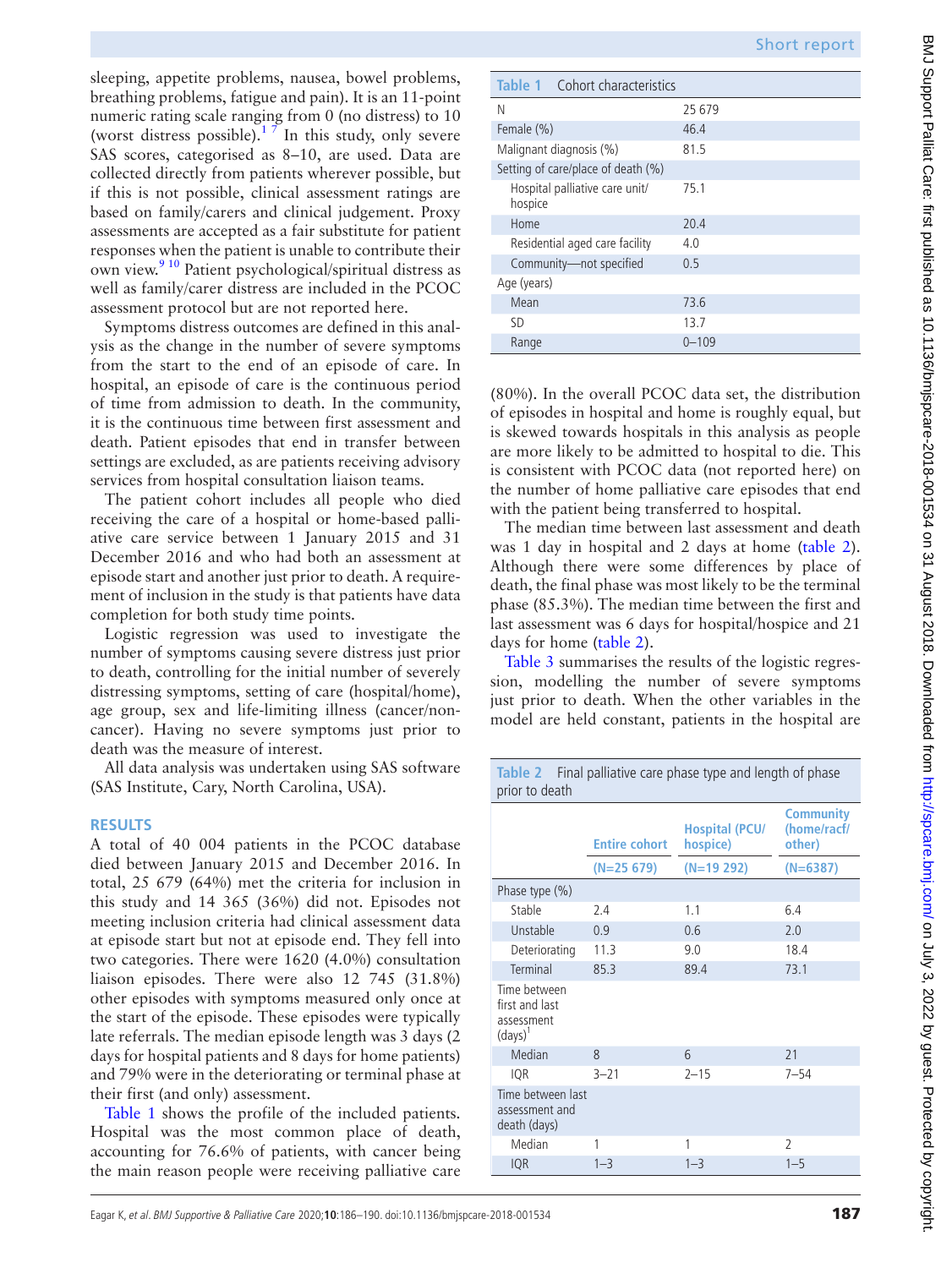<span id="page-2-0"></span>

| Table 3 Summary of logistic regression results |                |                             |  |
|------------------------------------------------|----------------|-----------------------------|--|
|                                                | 0 <sub>R</sub> | 95% CI                      |  |
| Severe symptoms at<br>start                    |                |                             |  |
| None                                           | 5.232          | (4.907 to 5.578)            |  |
| One or more                                    | 1              |                             |  |
| Setting of care/place<br>of death              |                |                             |  |
| Hospital palliative care<br>unit / hospice     | 3.772          | $(3.534 \text{ to } 4.027)$ |  |
| Home / residential aged 1<br>care facility     |                |                             |  |
| Age                                            |                |                             |  |
| $<$ 55                                         | 1              |                             |  |
| $56 - 65$                                      | 1.511          | $(1.349 \text{ to } 1.693)$ |  |
| $66 - 75$                                      | 2.283          | $(2.054 \text{ to } 2.537)$ |  |
| $76 - 85$                                      | 3.367          | $(3.033$ to $3.739)$        |  |
| $86+$                                          | 3.916          | (3.493 to 4.390)            |  |
| Sex                                            |                |                             |  |
| Female                                         | 0.958          | $(0.899 \text{ to } 1.020)$ |  |
| Male                                           | 1              |                             |  |
| Life-limiting illness                          |                |                             |  |
| Cancer                                         | 4.256          | $(3.980 \text{ to } 4.550)$ |  |
| Non-cancer                                     | 1              |                             |  |

3.7 times as likely than those at home to have no severely distressing symptoms just prior to death. Similarly, patients with cancer are 4.3 times as likely than those with non-cancer diagnosis to have no severely distressing symptoms just prior to death.

One quarter of all palliative care patients (26.0%) reported having severe distress from at least one symptom at the start of their palliative care episode. This decreased to 13.9% just prior to death. [Figure](#page-2-1) 1 shows the percentage of patients reporting severe

distress for each of the seven symptoms captured in the SAS tool. People in their final days and hours experience less pain and other problems than earlier in their illness. Fatigue is the most common symptom causing distress and is more common than pain. Breathing problems at end of life are also more common than pain. In total, 7.4% of patients reported severe distress from pain at episode start and only 2.5% in the last few days of life. Distress from fatigue and lack of appetite is not surprising as a loss of energy and appetite is common as death approaches while most pain can be effectively managed. Other problems such as distress from bowel problems (constipation, diarrhoea, pain), difficulty sleeping and nausea are experienced less often and these also typically improve as death approaches.

## **Discussion**

Severe pain and symptom outcomes are better for hospital patients. Patients at home have less improvement overall and some symptoms get worse. Pain and symptom control are fundamental to palliative care. Pain and symptom control are key reasons for a palliative care referral, and they are also core domains that patients and families use to judge the care that they receive. Our key findings are twofold. First, higher levels of severe symptom distress reported at the start of palliative care reduce significantly. Second, those who die at home experience less improvement overall and distress from fatigue and breathing problems get worse. The reasons for the increase in these symptoms may be due to environmental or individual factors or both.

Reasons for the differences in symptom outcomes between hospital and home are multifactorial. This cohort includes patients who choose their place of care



<span id="page-2-1"></span>**Figure 1** Severe symptoms at episode start and just prior to death.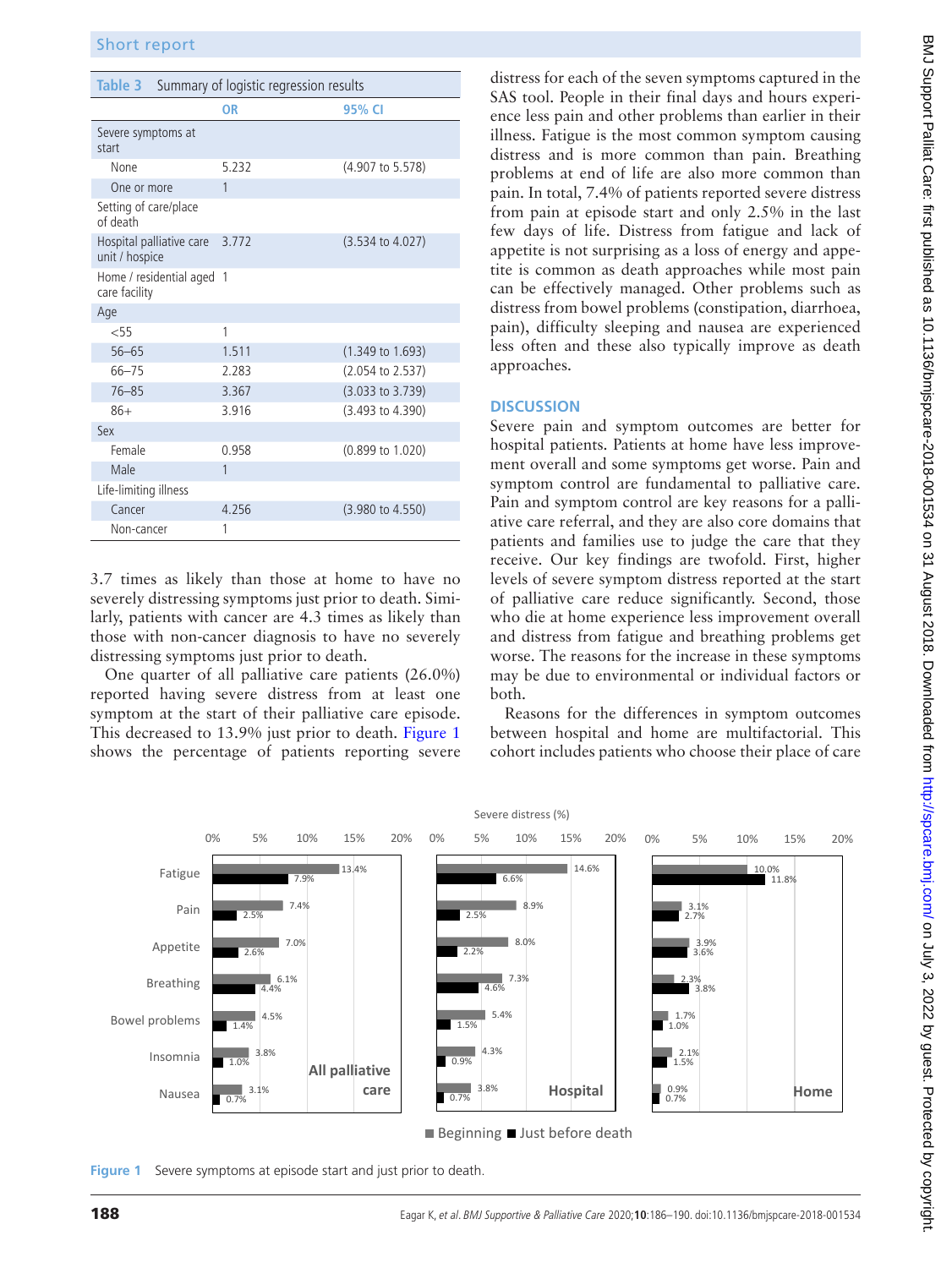and their place of death as well as those who do not. Some elect home palliative care and a home death and some elect to be admitted to hospital at end of life. Other patients effectively have little choice because they are admitted to palliative care for terminal care due to factors such as late identification of needs and late referral to palliative care.

When physical symptoms exceed the intensity of care that can be delivered in the community, people are frequently admitted to hospital for symptom management. National PCOC data confirm this with 74% patients being admitted to hospital in the unstable or deteriorating phase, $<sup>5</sup>$  $<sup>5</sup>$  $<sup>5</sup>$  an indication of higher symptom</sup> needs. In consequence, symptoms at the start of a hospital episode are more severe ([figure](#page-2-1) 1) and therefore there is more room for improvement compared with home-based care.

Care at home requires families and healthcare professionals (including a family physician) to provide adequate support.<sup>11 12</sup> For some patients, this might not be achievable on any sustainable basis. Not all community palliative care can offer a rapid response service on a 24 hours 7 days basis and access to medical resources is often limited relative to availability in hospitals.

A person's wishes and choices regarding end-oflife care also impact their outcomes. Not everyone wants to go to hospital in their final stages of life and many people would prefer to be at home.<sup>13 14</sup> Another consideration is that some people elect little or no pain relief and others elect to stay at home even if pain and symptom control might be better if they were in hospital.

#### **Conclusion**

Australian palliative care is leading the world in having a national system of routine patient outcome measurement and benchmarking using point-of-care assessment of symptoms. The PCOC data demonstrate that those receiving care in a hospital with designated palliative care services have better pain and symptom control than those receiving palliative care at home.<sup>[6](#page-4-5)</sup> This current analysis lends further weight to this conclusion.

This study raises a number of issues for further exploration. This includes the need to undertake further work exploring the impact of proxy scores on symptom outcomes as final ratings just prior to death are more likely to be provided by proxies. This work is already in progress.

Although it is difficult in an observational study to attribute change to an intervention, the results presented here are consistent with PCOC data collected nationally for more than a decade, which show both significant improvement nationally year on year while at the same time finding consistently better symptom management in the hospital setting. Significant work is now in progress to better understand the effect of model of care and resources on outcomes in

both settings. This includes an exploration of service level features that lead to improvement, including the relationship between key service characteristics and outcomes.

While it is not possible to be definitive about the reasons for the difference in outcomes between hospital and home, a better understanding of this is crucial for policy and service development. Differences in patient outcomes need to be taken into account in formulating national palliative care policies and in service planning. At the clinical level, this information is critical to allow patients and families to make informed choices about the best place for their care.

**Acknowledgements** The Palliative Care Outcomes Collaboration is funded by the Australian Government Department of Health. The authors would like to thank the participating palliative care services and many clinicians and staff involved in assessing patients and compiling the information. Without their efforts towards improving patient outcomes, this research would not have been possible. The authors acknowledge this data set contains information on more than 25 000 people who died a predictable death with all this represents in human terms for each of those people and their families.

**Funding** This study was funded by Department of Health, Australian Government.

**Competing interests** None declared.

**Patient consent** Not required.

**Ethics approval** Ethical approval by the Human Research Ethics Committee, University of Wollongong / Illawarra Shoalhaven Local Health District, ID: 2006/045.

**Provenance and peer review** Not commissioned; externally peer reviewed.

**Open access** This is an open access article distributed in accordance with the Creative Commons Attribution Non Commercial (CC BY-NC 4.0) license, which permits others to distribute, remix, adapt, build upon this work noncommercially, and license their derivative works on different terms, provided the original work is properly cited, appropriate credit is given, any changes made indicated, and the use is noncommercial. See: [http://creativecommons.org/licenses/by-nc/4.](http://creativecommons.org/licenses/by-nc/4.0/) [0/](http://creativecommons.org/licenses/by-nc/4.0/)

### **References**

- <span id="page-3-0"></span>1 Palliative Care Outcomes Collaboration (PCOC). [http://www.](http://www.pcoc.org.au) [pcoc.org.au](http://www.pcoc.org.au) (accessed Feb 2018).
- <span id="page-3-1"></span>2 Currow DC, Allingham S, Yates P, *et al*. Improving national hospice/palliative care service symptom outcomes systematically through point-of-care data collection, structured feedback and benchmarking. *[Support Care Cancer](http://dx.doi.org/10.1007/s00520-014-2351-8)* 2015;23:307–15.
- <span id="page-3-2"></span>3 Clark K, Connolly A, Clapham S, *et al*. Physical symptoms at the time of dying was diagnosed: a consecutive cohort study to describe the prevalence and intensity of problems experienced by imminently dying palliative care patients by diagnosis and place of care. *[J Palliat Med](http://dx.doi.org/10.1089/jpm.2016.0219)* 2016;19:1288–95.
- <span id="page-3-3"></span>4 Clapham S. Palliative Care Outcomes Collaboration (PCOC) clinical manual. Australian Health Services Research Institute, University of Wollongong. 2014. [https://ahsri.uow.edu.au/](https://ahsri.uow.edu.au/pcoc/assessment-package/groups/public/@web/@chsd/@pcoc/documents/doc/uow129133.pdf) [pcoc/assessment-package/groups/public/@web/@chsd/@pcoc/](https://ahsri.uow.edu.au/pcoc/assessment-package/groups/public/@web/@chsd/@pcoc/documents/doc/uow129133.pdf) [documents/doc/uow129133.pdf](https://ahsri.uow.edu.au/pcoc/assessment-package/groups/public/@web/@chsd/@pcoc/documents/doc/uow129133.pdf) (accessed Feb 2018).
- <span id="page-3-4"></span>5 Palliative Care Outcomes Collaboration. Patient outcomes in palliative care national results for January–June 2017 detailed report. 2017. [https://ahsri.uow.edu.au/pcoc/reports/national/](https://ahsri.uow.edu.au/pcoc/reports/national/index.html) [index.html](https://ahsri.uow.edu.au/pcoc/reports/national/index.html) (accessed Feb 2018).